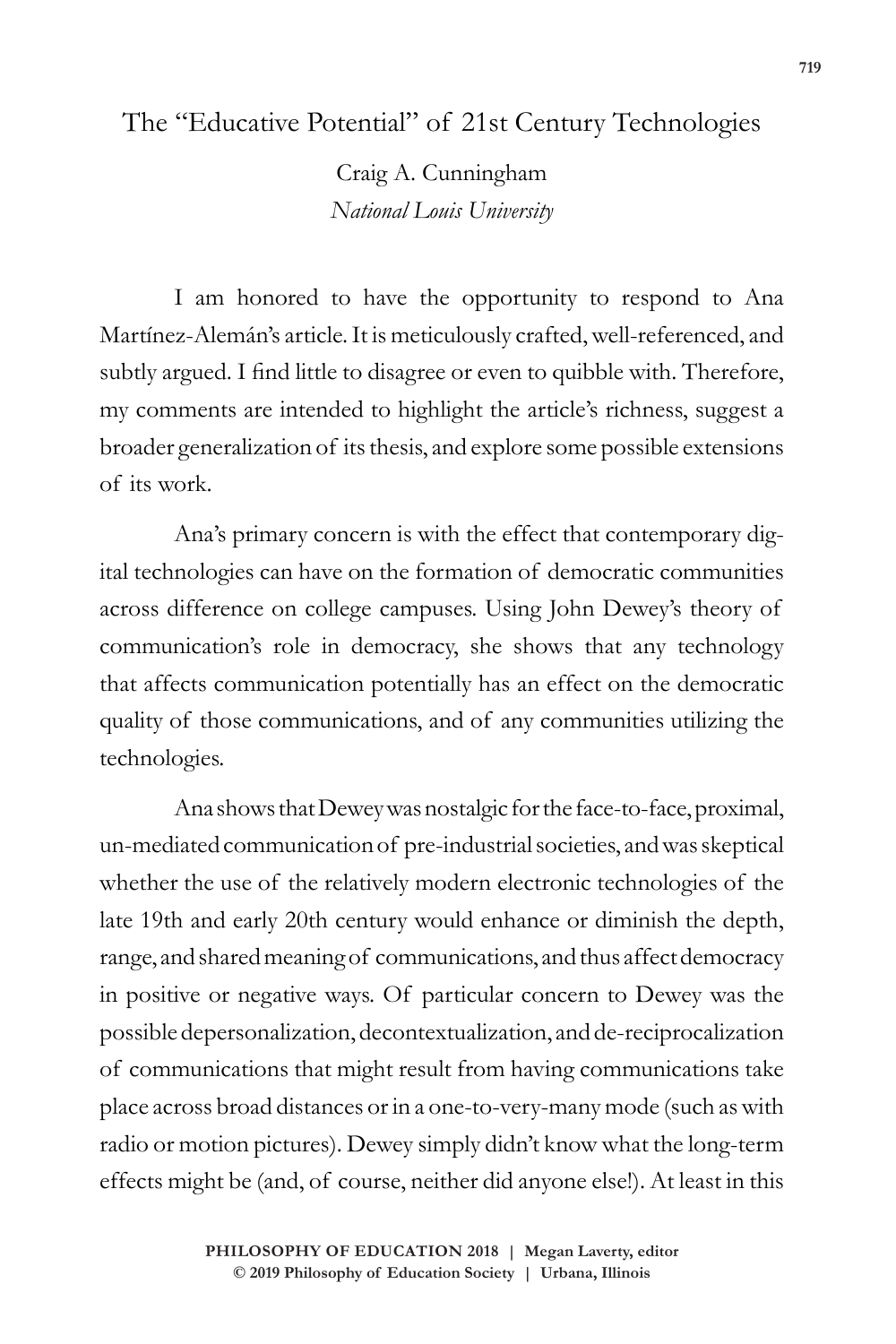respect, Dewey cannot be accused of blind scientism or technophilia. Rather, like a good inquirer, he was withholding judgment prior to seeing the data. We, of course, should do the same thing.

But, you may argue, we've had 65 years since Dewey's death to watch the effects of the telegraph, telephone, radio, motion pictures, and even TV on democracy, not only in the United States, but around the world. We should be able to form a fact-based consensus on whether new technologies such as these enhance or diminish democracy. Shouldn't we?

Of course, in addition to those relatively modern technologies that Dewey was dealing with in the early 20th century, we now have considerably more tools to consider. Television has metastasized from three or four networks and a few major local stations to hundreds of cable channels and even to streaming upon demand, allowing for individualized content chosen on a momentary whim (or, perhaps, in the frenzy of binge watching). Radio, especially if we include Internet radio, has similarly exploded. And that doesn't even begin to encompass the myriad and multimedial communications available through the Internet, World Wide Web (1.0, 2.0, 3.0, etc.), apps, cell phones, video conferencing, virtual reality, augmented reality, and on and on.

(I just would like to pause here, for just one second, and explicitly acknowledge that it's no wonder we are overwhelmed with technological change and can be excused for not really knowing how these many tools actually affect communities in general or even our own communities. Change is accelerating, and we simply aren't prepared for it.)

I don't think we actually *have* a fact-based consensus on the effects of even *19th century communications technologies* on the democratic quality of communities, local and distant, let alone 20th century or 21st century technologies. This lack of consensus has several likely causes, not least of which is a lack of agreement about what democracy is, or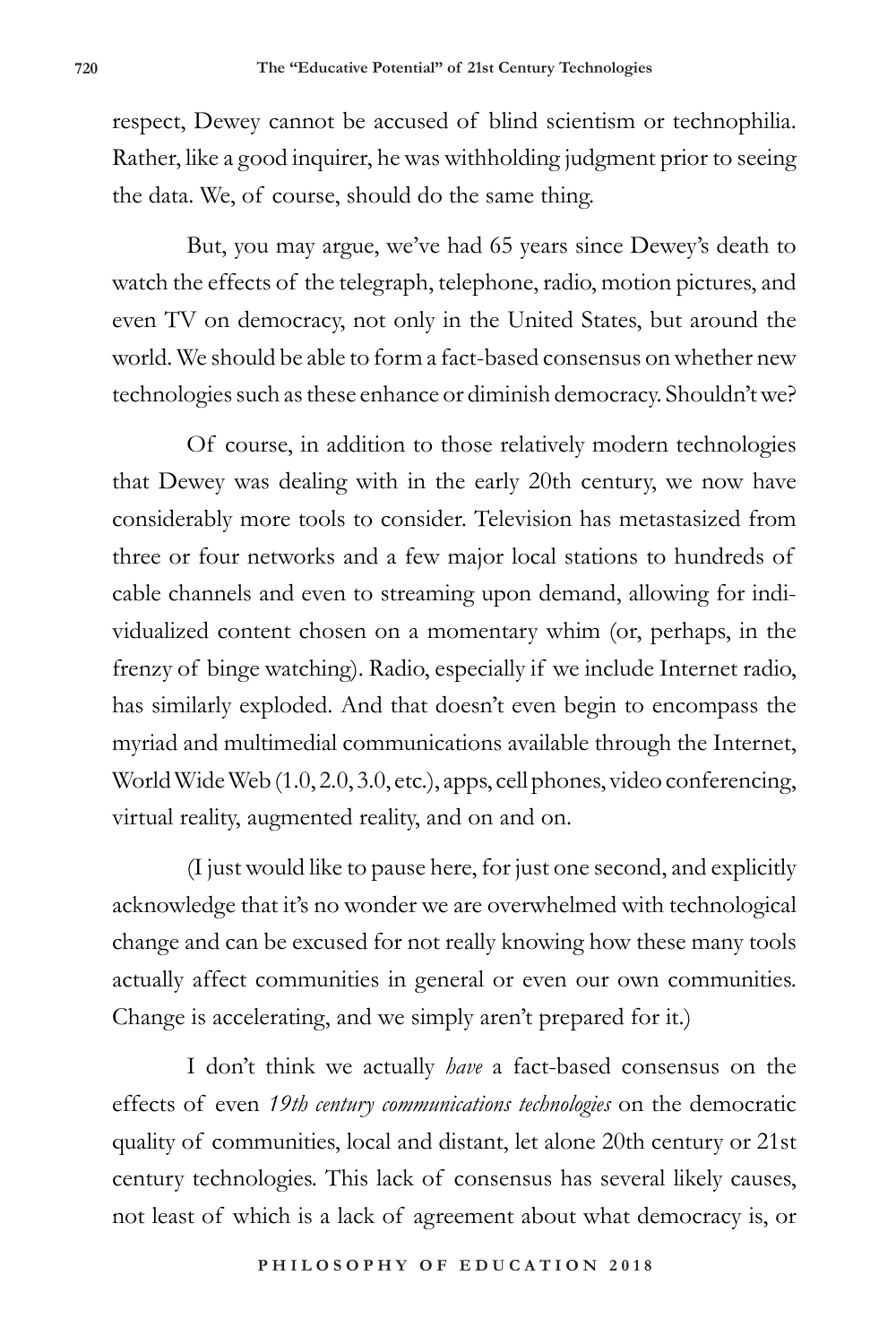how to operationalize it. Surely we can agree that democracy (in its most general meaning) has increased globally during the last 200 years, despite a few significant bumps along the road. But has this been a result of the spread of new communications technologies, or other profound changes such as industrialization, urbanization, massive increases in literacy, or globalization? And can we even separate out the technological aspects of these enormous changes?

The import of all of this is that I don't think we actually *can* answer the question of whether a given communication technology enhances or diminishes democracy, because the answer is, "it depends." None of these technologies are introduced one-by-one into carefully controlled laboratory conditions, and as soon as you try to examine effects under real-world conditions, confounding variables, ever-changing situations, and the ongoing evolution of culture inhibit clear conclusions. I suggest that we can even argue ontologically or metaphysically that a given technology is *never* isolable from the context in which it is utilized.

Thus it is with the relatively new social media technologies such as those that Ana focuses on in her article. What are the effects of social media on the democratic quality of communications on college campuses, particularly with regard to communications across difference, involving especially students of color and first-generation college students?

I believe Ana has dealt with this question in the final section of her article. The answer: It depends.

I'd now like to introduce a visual prop to help me make my next point. Imagine me as Jack Zuckermusk, or some-such tech wizard …

> [Picks up bag, "drum roll, please" ... pulls out Agora 2.0.} Ta-da! May I present to you … my newest invention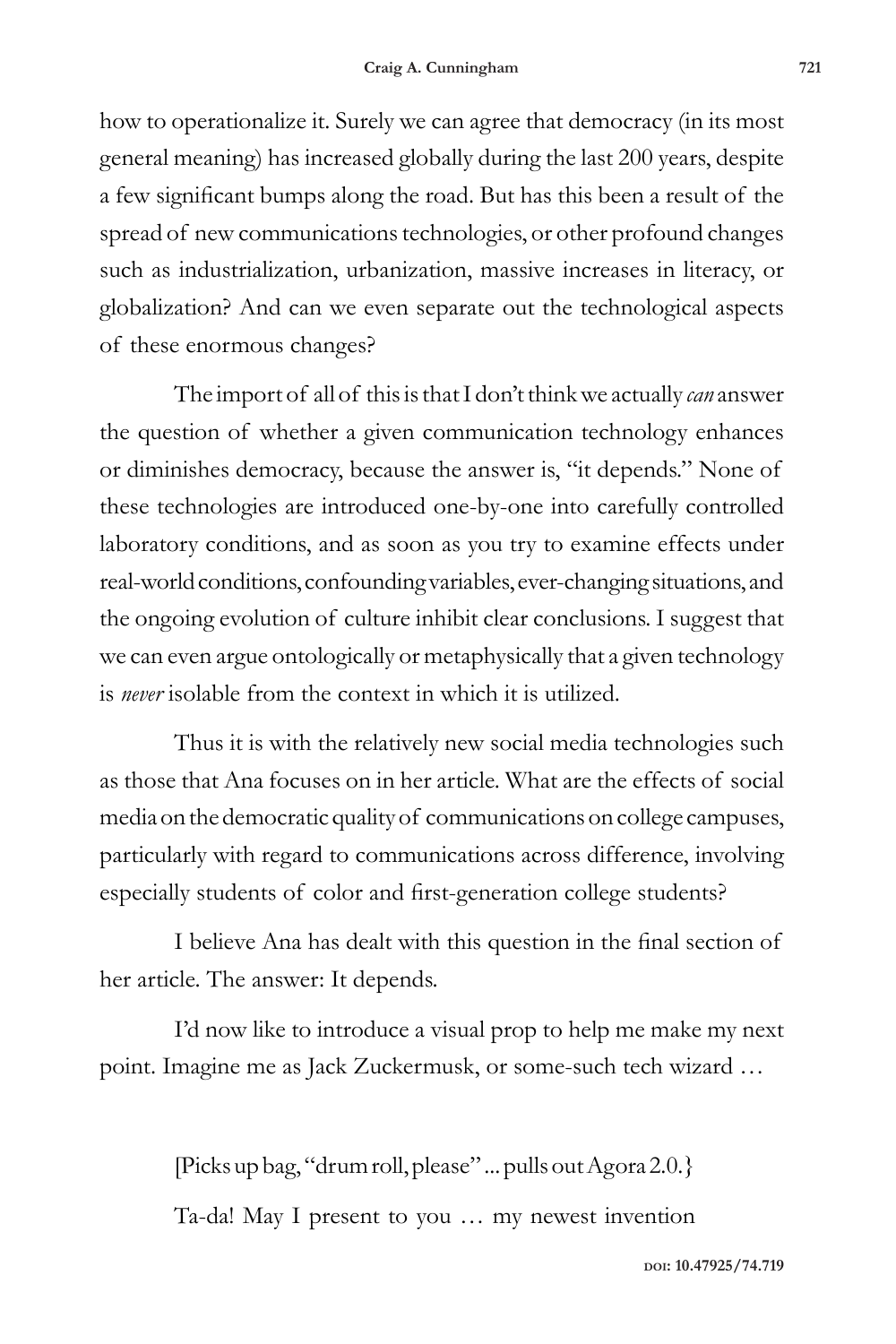## ... Agora 2.0.

Agora 2.0 is designed to facilitate conversations across distance, involving as few as two and as many as … ten participants. The communication stations, or nodes, are differentiated in color and size and shape to facilitate diverse users, with the designed-in goal of increasing the number, quality, and depth of democratic communications across difference. All that is necessary ("wink wink") is to introduce this device into the shared spaces of any college campus (the student union, the quad, the rec room, the dining hall) and Voila! New, richer, multi-dimensional democratic communication!

Look, it'll even work here in this room!

[pause]

Well, come on, have new democratic communications across difference! Do it!

[pause]

What's the matter with y'all? Don't you know how to use the device? Here, let me teach you!

[pause]

Hmmmm … You don't seem to be utilizing the democratic potential of this new tool.

Can I ask, why not?

Clearly, this little demonstration was contrived and somewhat ridiculous. But I think you see my point. No communications tool is, all by itself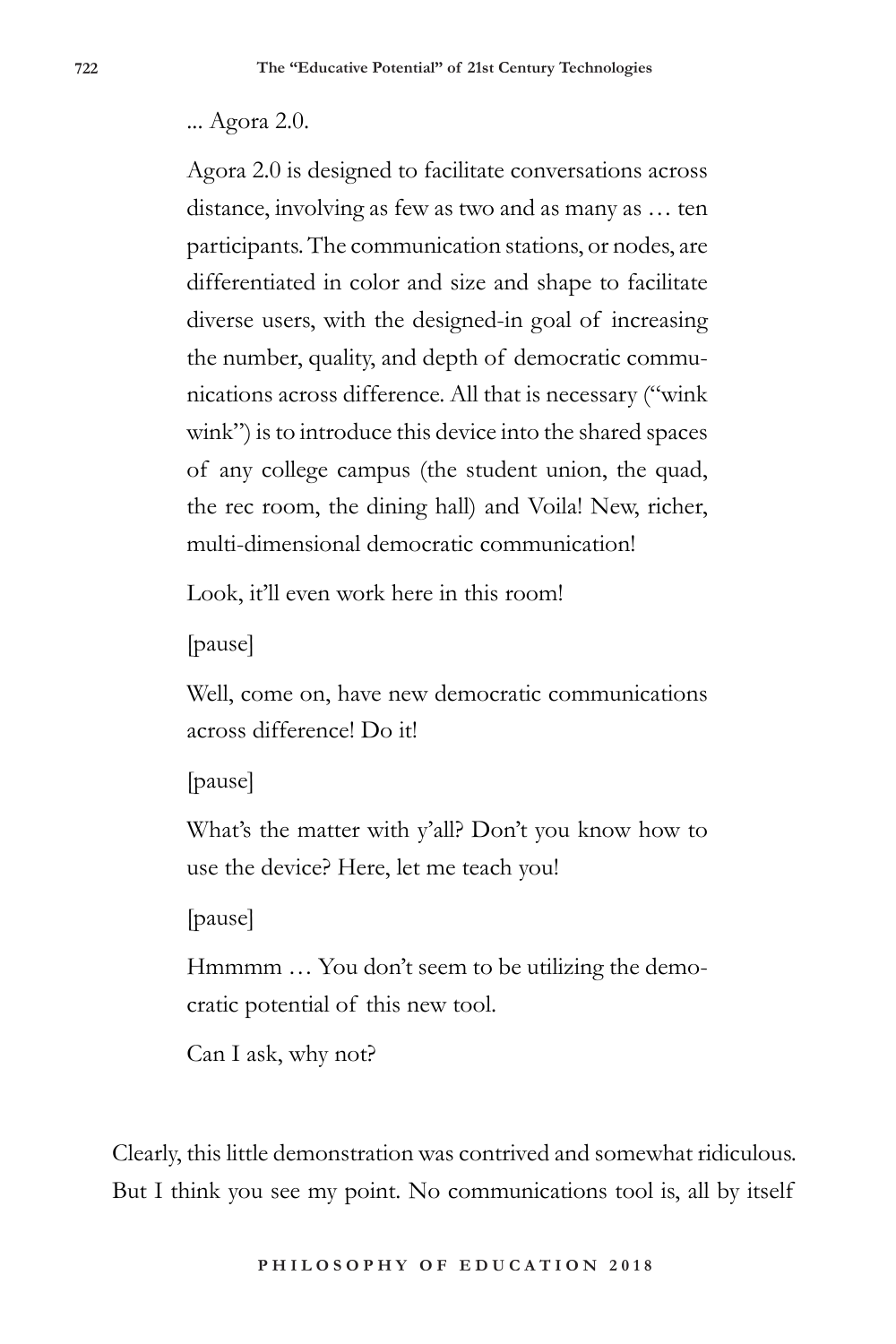and without external "guidance," going to push communication in the direction of "democratic." Even something like Twitter, which has proven to have democratic potential in certain situations such as the Arab Spring, isn't *inherently* or *intrinsically* democratic.

Like any other tool, the *effect* of the *use* depends. On the context. On the intentions of the users. On the *un*-intended consequences of the use. On what kinds of scaffolds or supports the users have access to.

Even though the Indian villagers in Sugata Mitra's experiments with the *Hole in the Wall* showed that the villagers utilized modern technology without any external training whatever, it's not clear that such use was democratic in effect(Jagodzinski, 2017).<sup>1</sup>

Democracy, I want to argue, isn't an unintended consequence of the use of a communication technology. It doesn't just "happen." It requires intentionality on *someone's* part - hopefully, on the part of the users. This intentionality might arise "organically" or out of the inherent conditions of the use or, more likely, it will come from someone, perhaps a college administrator, or faculty member, or community organizer, or protest leader, interjecting something into the situation. Perhaps a "nudge."

The conclusion to Ana's article is both unsurprising (if you've thought about the effects of communication technologies in any of the ways I've suggested here) and hugely significant. Yes, first-generation college students and students of color need "nudging" to use new communication tools in ways that increase the democratic quality of their interactions with others on campus. This "nudging" can be undertaken by campus administrators as part of campus-wide social initiatives, or by college faculty members, as part of course requirements. (I am especially interested in the latter, because all-too-often, those administratively-initiated activities are divorced from academic or even educative ends.)